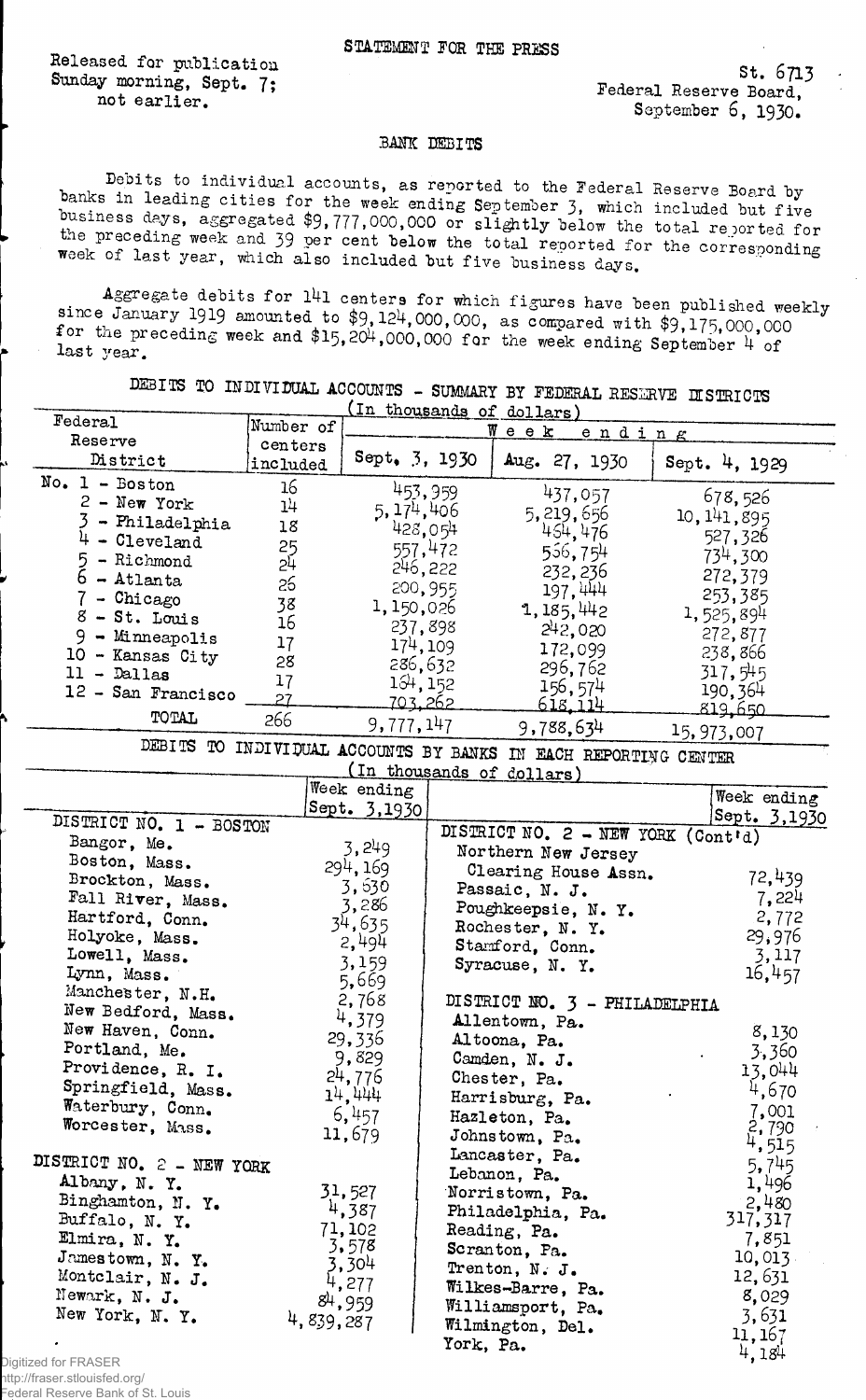DEBITS TO INDIVIDUAL ACCOUNTS BY PATES IN RACH REPORTING CENTERS

 $\mathbb{R}^2$ 

|                                    |                      | In thousands of dollars)                      | <u>St. 5713a</u>   |
|------------------------------------|----------------------|-----------------------------------------------|--------------------|
|                                    | Week ending          |                                               | <b>Teek ending</b> |
|                                    | ${\tt Sopt.}$ 3,1930 |                                               | Sept. 3.1930       |
| DISTRICT NO. 4 - CLEVELAND         |                      | DISTRICT HO. $6 - \text{ATLM}(\text{Contid})$ |                    |
| Akron, Ohio                        | 17,485               | Elberton, Ga.                                 | 120                |
| Butler, Pa.                        | 2,977                | Hattiesburg, Miss.                            | 1,043              |
| Canton, Ohio                       | 7,877                | Jackson, Miss.                                | 4,519              |
| Cincinnati, Ohio                   | 64,419               | Jacksonville, Fla.                            | 12,539             |
| Cleveland, Ohio                    | 134,318              | Knoxville, Tenn.                              | 6,005              |
| Columbus, Ohio                     | 34,217               | Macon, Ga.                                    | 3,402              |
| Dayton, Ohio                       | 14,963               | Meridian, Miss.                               | 2,417              |
| Erie, Pa.                          | 7,239                | Miami, Fla.                                   | 4,255              |
| Franklin, Pa.                      | 867                  | Mobile, Ala.                                  | 7,031              |
| Greensburg, Pa.                    | 5,368                | Montgomery, Ala.                              | 4,712              |
| Hamilton, Ohio                     | 2,794                | Nashville, Tenn.                              | 18,495             |
| Homestead, Pa.                     | 1,002                | Newman, Ga.                                   | 236                |
| Lexington, Ky.                     | 3,988                | New Orleans, La.                              | 51,931             |
| Lima, Ohio                         | 2,425                | Pensacola, Fla.                               | 1,258              |
| Lorain, Ohio                       | 949                  | Savannah, Ga.                                 | 8,528              |
| Middletown, Ohio<br>Oil City, Pa.  | 2,120                | Tampa, Fla.                                   | 4,815              |
| Pittsburgh, Pa.                    | 3,323                | Valdosta, Ga.                                 | 1,505              |
| Springfield, Ohio                  | 187,674              | Vicksburg, Miss.                              | 951                |
| Steubenville, Ohio                 | 5,324                |                                               |                    |
| Toledo, Ohio                       | 2,367                | DISTRICT NO. 7 - CHICAGO                      |                    |
| Warren, Ohio                       | 31,307               | Adrian, Mich.                                 | 618                |
| Wheeling, W. Va.                   | 1,990                | Aurora, Ill.                                  | 3,097              |
| Youngstown, Ohio                   | 8,090<br>11,985      | Battle Creek, Mich.<br>Bay City, Mich.        | 3,517              |
| Zanesville, Ohio                   | 1,901                | Bloomington, Ill.                             | 1,969              |
|                                    |                      | Cedar Rapids, Ia.                             | 3,295              |
| DISTRICT NO. 5 - RICHMOND          |                      | Champaign-Urbana, Ill.                        | 9,146              |
| Asheville, N. C.                   | 5,145                | Chicago, Ill.                                 | 2,442              |
| Baltimore, Md.                     | $82,26^{\circ}$      | Danville, Ill.                                | 727,756            |
| Charleston, S. C.                  | 4,101                | Davenport, Ia.                                | 1,996<br>8,183     |
| Charleston, W. Va.                 | 8,796                | Decatur, Ill.                                 | 3,779              |
| Charlotte, N. C.                   | 8,572                | Des Moines, Iowa                              | 13,700             |
| Columbia, S. C.                    | 3,507                | Detroit, Mich.                                | 166,242            |
| Cumberland, Md.                    | 1,702                | Dabuque, Iowa                                 | 2,376              |
| Danville, Va.                      | 1,604                | Flint, Mich.                                  | 6,795              |
| Durham, N. C.                      | 5,660<br>4,536       | Fort Wayne, Ind.                              | 8,162              |
| Greensboro, N. C.                  |                      | Gary, Ind.                                    |                    |
| Greenville, S. C.                  | 3,405                | Grand Rapids, Mich.                           | $3,461$<br>14,946  |
| Hagerstown, Md.                    | 1,880                | Green Bay, Wis.                               | 2,850              |
| Huntington, W. Va.                 | 4,285                | Hummond, Ind.                                 | 3,097              |
| Lynchburg, Va.                     | 3.637                | Indianapolis, Ind.                            | 29,727             |
| Newport News, Va.                  | 2,265                | Jackson, Mich.                                | 5,490              |
| Norfolk, Va.                       | 11,076               | Kalamazoo, Mich.                              | 4,725              |
| Portsmouth, Va.                    | 951                  | Lansing, Mich.                                | 5,258              |
| Raleigh, N. C.                     | 3,673                | Mason City, Iowa                              | 3,200              |
| Richmond, Va.                      | 29,836               | Milwaukee, Wis.                               | 51,386             |
| Roanoke, Va.<br>Spartanburg, S. C. | 6,522                | Moline, Ill.                                  | 2,271              |
| Washington, D. C.                  | 1,858                | Muscatine, Ia.                                | 1,007              |
| Wilmington, N.C.                   | 42,155               | Oshkosh, Wis.                                 | 2,374              |
| Winston-Salem, N. C.               | 2,791                | Peoria, Ill.                                  | 10,196             |
|                                    | 6,002                | Rockford, Ill.                                | 5,447              |
| DISTRICT NO. 6 - ATLANTA           |                      | Saginaw, Mich.                                | 4,166              |
| Albany, Ga.                        | 1,649                | Sheboygan, Wis.                               | 3,121              |
| Atlanta, Ga.                       |                      | Sioux City, Iowa                              | 11, 192            |
| Augusta, Ga.                       | 27,039               | South Bend, Ind.                              | 9,457              |
| Birmingham, Ala.                   | 3,296                | Springfield, Ill.                             | 6,269              |
| Brunswick, Ga.                     | 23,500               | Terre Haute, Ind.                             | 3,709              |
| Chattanooga, Tenn.                 | 521                  | Waterloo, Iowa                                | 3,604              |
| Columbus, Ga.                      | 7,556<br>2,537       |                                               |                    |
| Dothan, Ma.                        | 995                  |                                               |                    |
|                                    |                      |                                               |                    |

Digitized for FRASER<br>http://fraser.stlouisfed.org/<br><sup>:</sup>ederal Reserve Bank of St. Louis

J

4